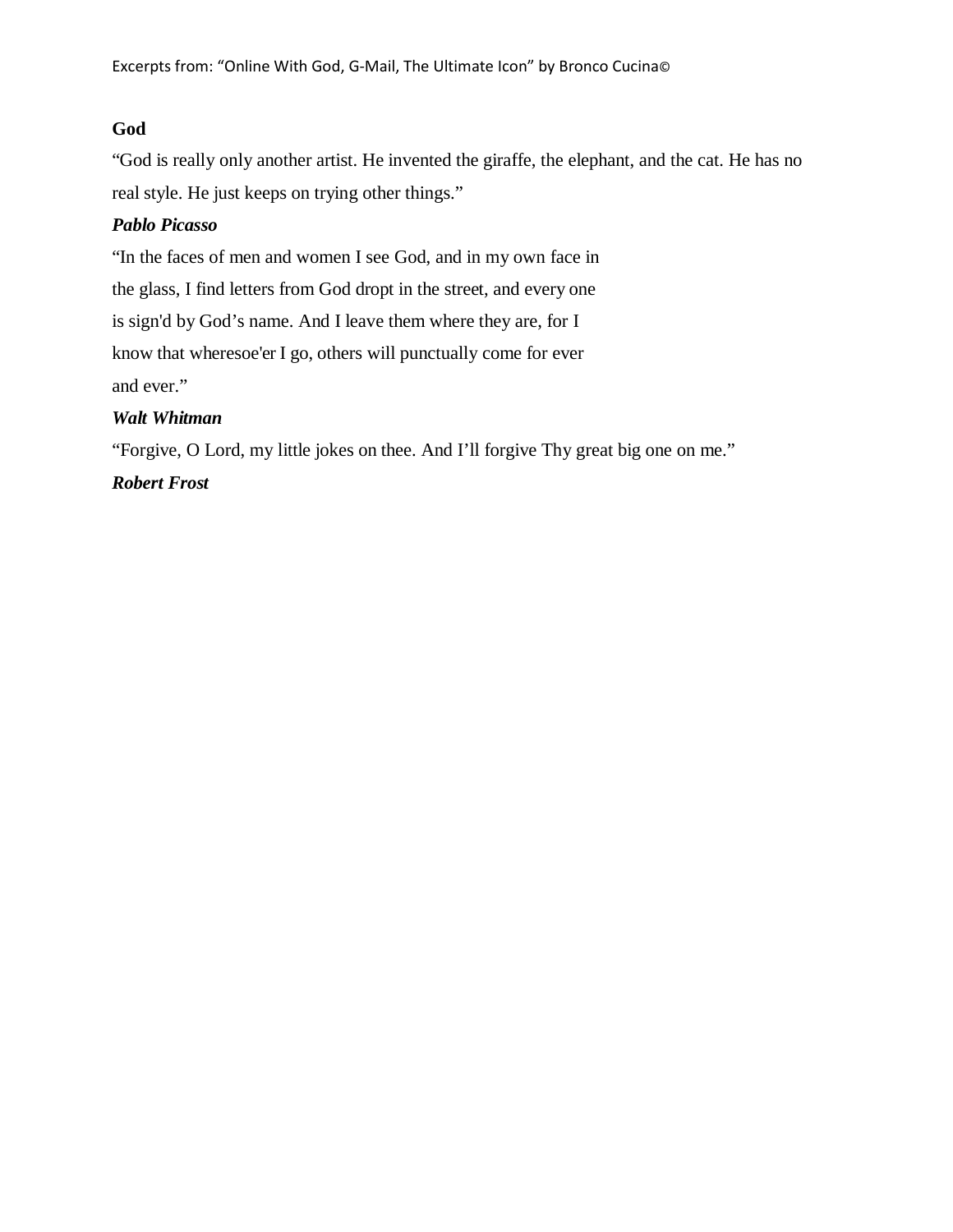#### **Introduction**

God On Line. *Ok, ok, Pete, you told me so. You said,* "Hey, God! It's the computer age down there. And here we're sitting up here with an out-of-date Royal typewriter, and two orange juice cans with string attached to each end. Don't you think we ought to get on the ball, after all, you created that sphere?" So, I said to Pete, my techy angel, *Ok. Ok, already. What am I? Chopped spirituality*? So, Pete goes shopping and gets us all this fancy equipment. Now here we are—the ultimate cyberspace bus stop. It all ends here folks, no matter how many millions of bytes you got. So, we go on line with you. Add a little electronic wizardry to this religion thing-a-ma-jig. You still won't be able to see me. You won't be able to shake my hand. And you will forever wonder about what I look like. Try this yarmulke on for size. Think about a deity resembling the late, Walter Matthau in a baseball cap. Pretty close for road work. So, relax, turn on your system and take the ultimate, cosmic techno-trip. God on line. Spirituality and a few grins at your fingertips.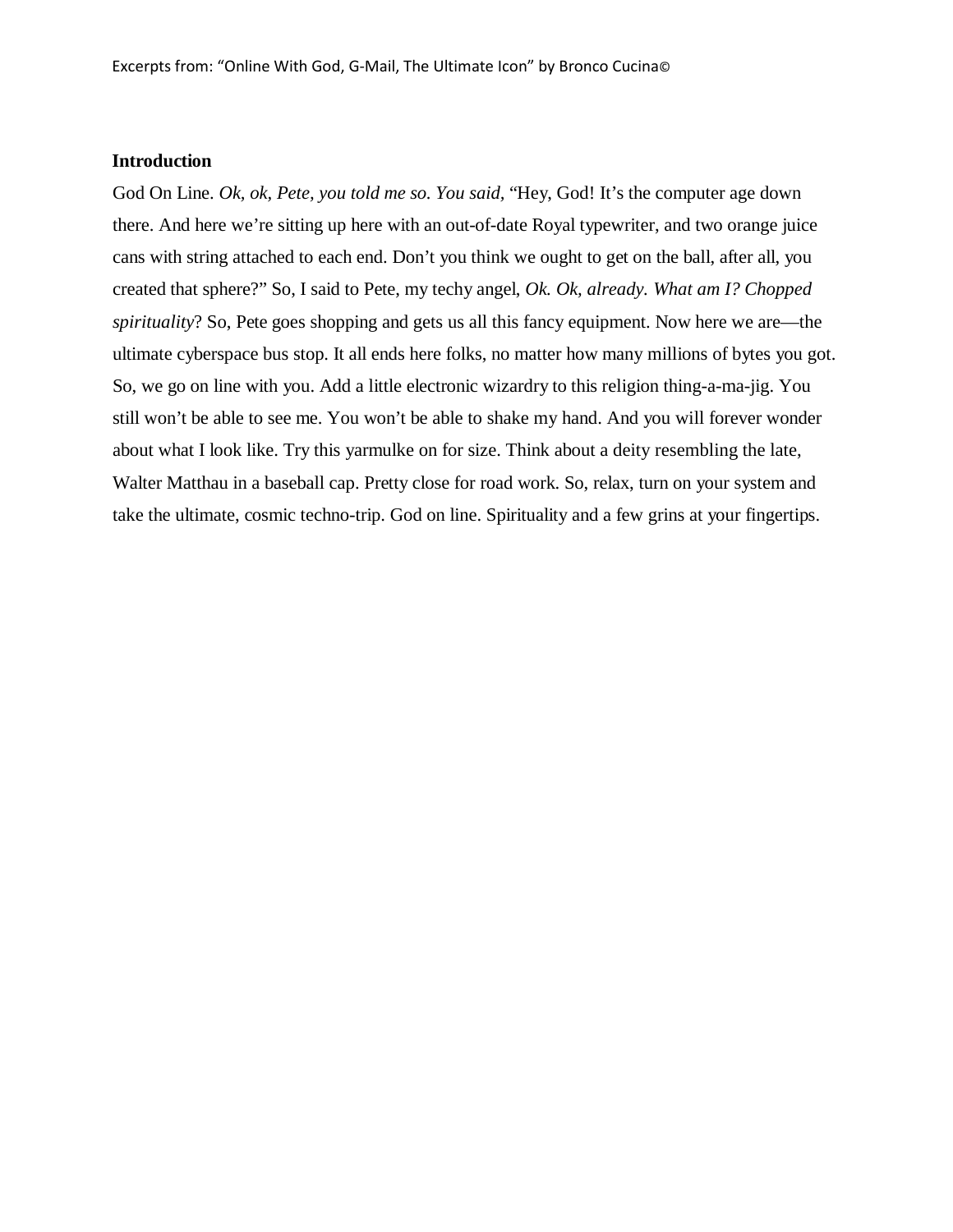#### **About the Author**

He's not God. He doesn't pretend to be. It was hard enough being an acolyte, lay reader, Sunday school teacher and attending bat mitzvah parties where he was forced to look at a forty-fiveminute video depicting the life of somebody's kid and hearing Aunt Sophie complain about her bowel movements. But he does believe God is benevolent and has a sense of humor. Otherwise God wouldn't have created politicians.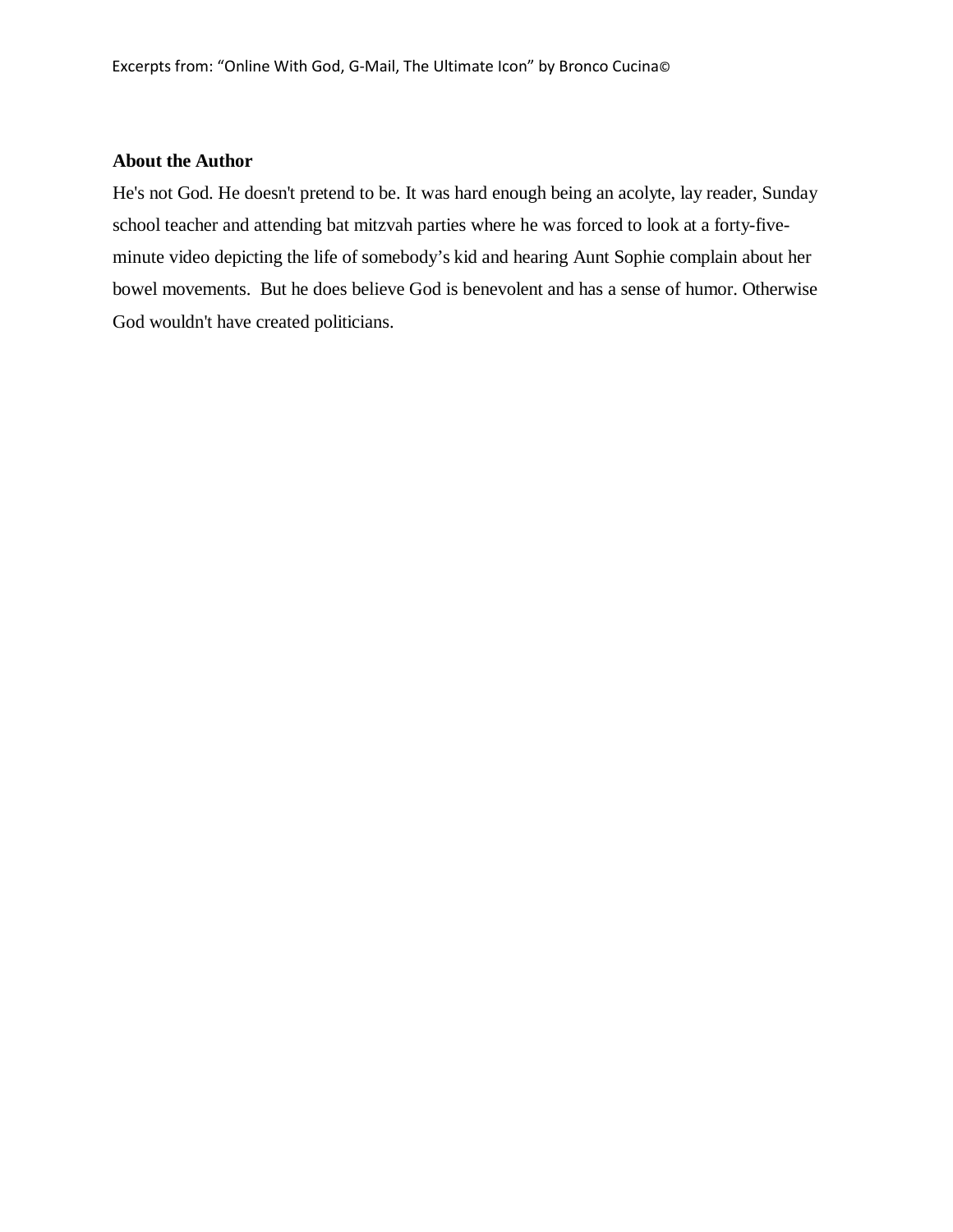### **Memo Format Explained**

Email, electronic mail, starts with the basic memo format. Memos, or memoranda, are written messages used in almost all businesses, government bureaucracies, and other organizations. They are used to communicate, to explain direction or action, to confirm a previous discussion or simply to cover one's tail. "See, I told you so! It's right there in the memo I wrote to you on the 12th!"

Most memo formats look like this: *Memo To*: (Spotlights the culprit, hero or goat) *From*: (Power behind the note) *Re:* (Short for "regarding." Means subject or topic) *Cc*: (Stands for "carbon copy." It is often used to snitch on someone or to intimidate. And it is an antiquated term because no one uses carbon paper anymore. Everyone sends electronic copies. Maybe it should be changed to "EC.")

Finally, the contents or the body of the memo: It's the message. Most people and organizations want short, to-the-point memos. The worst thing in the business world is a long-winded memo that doesn't make a point. At the end of the memo you usually want to elicit action, state a deadline, or emphasize the seriousness of the situation. And the very last line is usually a stupid throwaway statement that says, "If you have any questions, please feel free to call me." Since just about everyone in the world uses memos (now electronic or on line memos, e.g., *Email),* imagine what it would be like if the supreme being, God, decided to communicate with us using E, er, (*G-Mail*), in memorandum format. That's what this book is all about. Now read the memos from God and relax. Remember, God must have a sense of humor or you wouldn't be wearing a necktie, or a brassiere, or maybe both.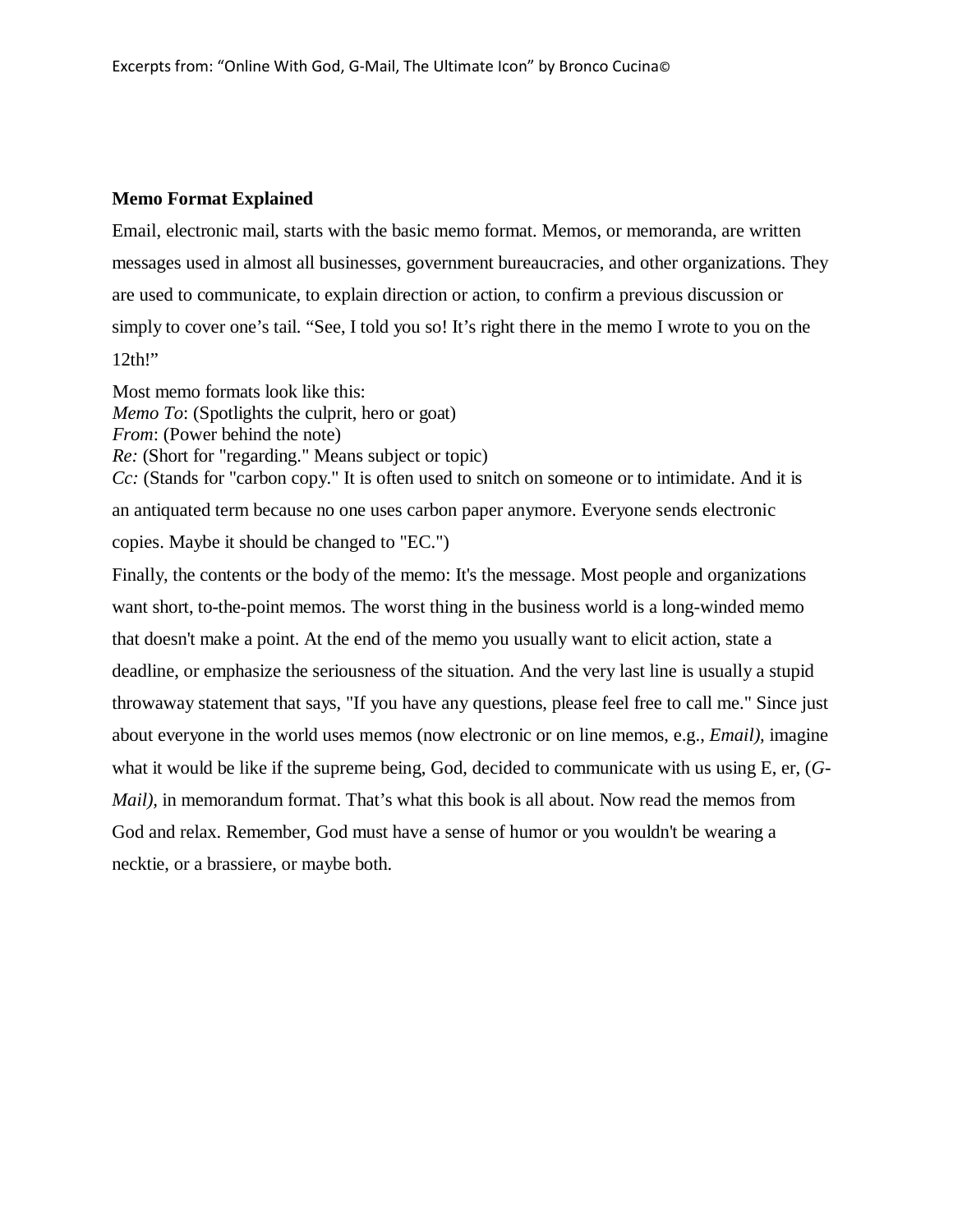#### **Symbols and Icons**

No way. You think after thousands of years, I'm going to give you guys a break and provide a visual of me? Think about it. What would you draw, a cloud? Hallo? Thunder bolt? A dove or fish? A book resembling the Bible or the Torah? We looked at a trillion icons. Sort of like reviewing a ton of package logos. You know, get a bunch of designers and present some sort of celestial omnipotent image. But when all was said and done, easels and drawing pads everywhere, I looked up from the stacks and said to Pete: Hey, Pete! How can we have an icon when I'm the absolute icon? And Pete, knowing what side his matzo is buttered on says: *You got a point there, boss!* So, when you look for the quick reference, look for a blank thought balloon. We couldn't possibly give away any company secrets, if you know what I mean.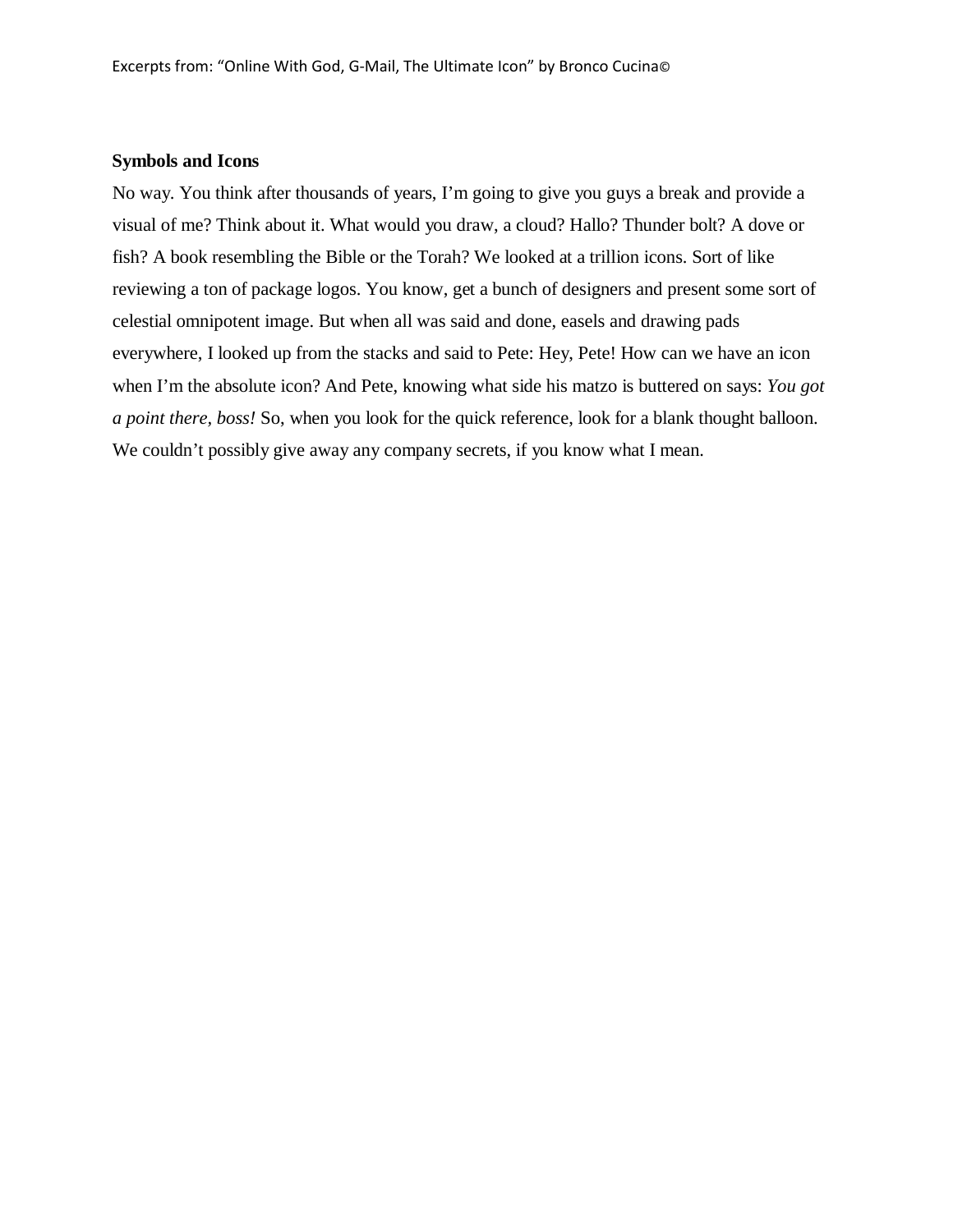#### **How to Subscribe**

Call *1-8001-ISATHERE*. See if anyone's home. If not, leave a message. It won't sound like your ordinary answering machine. You know: "*Hello, we're not home right now...but if you'll just leave your message. . .*" No. We'd rather you send a mental fax, or join the on-line chat or, better yet, email us at bronco@gmailthebooks.com. We'll try to get right back to you just when you were least expecting it. You may catch us on the Spiritunet by searching for: YHWH\Adonai\Trinity\Boss. Why, we might respond by showing up on screen in the middle of a spreadsheet analysis, or in a confidential memo to your boss regarding inventory control. We may even appear right smack dab in the middle of your order for smoked sausages from some weird catalogue you're into from one of those on line do-hatchery services. You'll never be able to hide in cyberspace from me. Know what I mean? There's a monitor in your monitor, so stay cool. Keep in touch. And remember, if I didn't have a sense of humor, I wouldn't have created Donald or Hillary. Deities need a grin now and then, you know. *Hey, Pete! Have we got a song here or what?*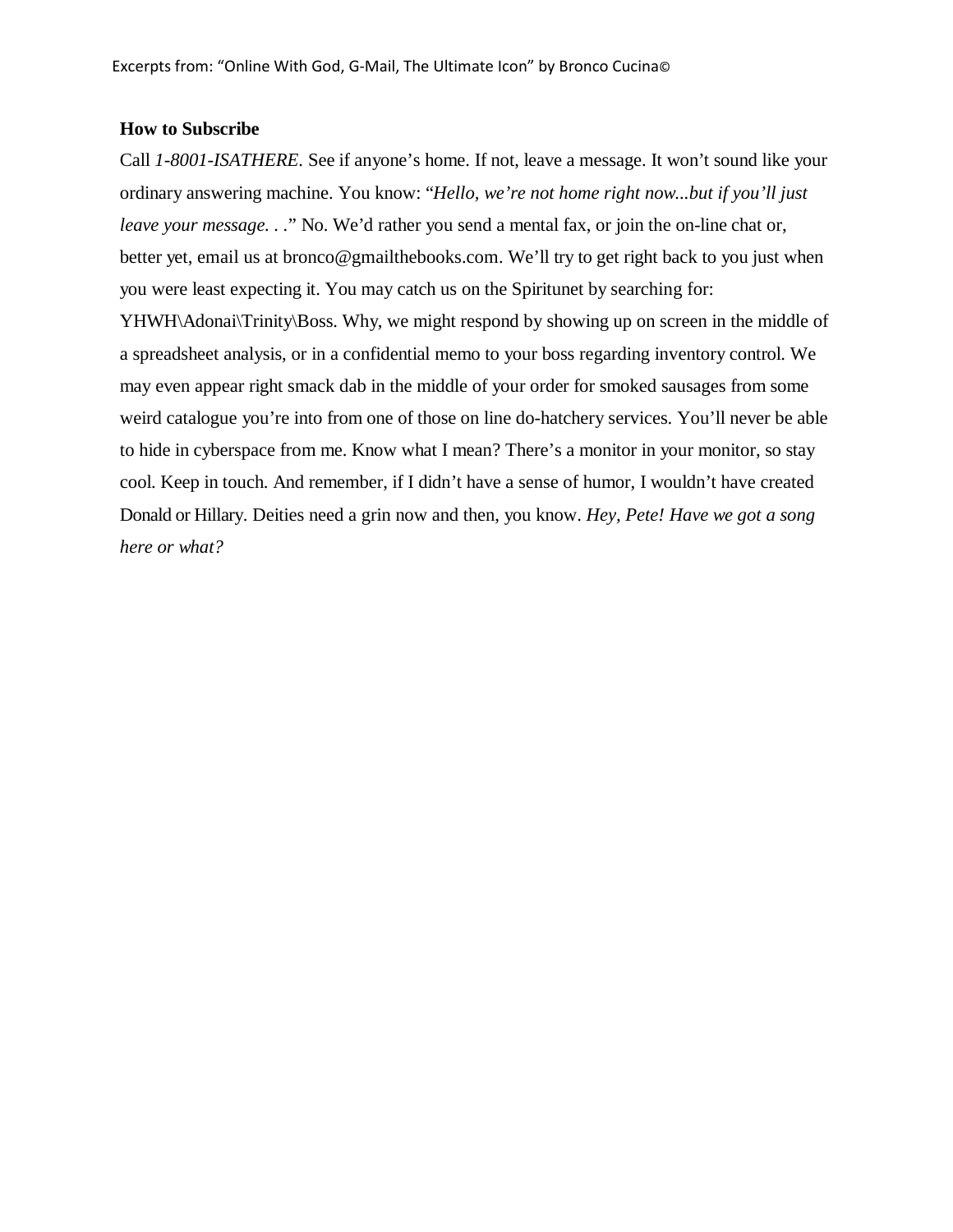#### **The F7 Key or So Help Me God Key**

We don't have all the bugs worked out on this one yet. But we're working on it. Pete's concept is good. The execution leaves something not to write home about. Folks dressed up in their sisters' clothes and slick suits have been ordering you to get on your knees for thousands of years. Now you can go direct to the source electronically. You know, email God. Turn on your computer and email the "big guy." Think about that concept for a while. As of this transmission, seven billion people somehow live on this earth. That's about one tenth of the roaches I got running loose down there. Or think about how many grains of sand are in a sandbox. Now you get the picture. Then visualize me up here answering all that email. (*Right*!). Have you ever thought about how we sort the good prayers from the junk prayers? Not that it's really junk. It's just, well, it's just that we get some very heavy stuff. And we get some Melba toast. We try to sort it out, and let me tell you something, it's not like putting a pin on the head of an angel. So, we've computerized all that stuff and, like all my creations, there are a few bugs that have to be worked out. Sort of like those roaches. Somebody goofed up in the lab and well, hey! I don't have to tell you how hard it is to get rid of those things. The F7 key, or the S*o Help Me God* key, might give you a clue on how to solve one of life's little problems. But like all programs, the F7 is no panacea. Sometimes it's just easier to go back to the big book for a more detailed guide; something about helping those who help themselves.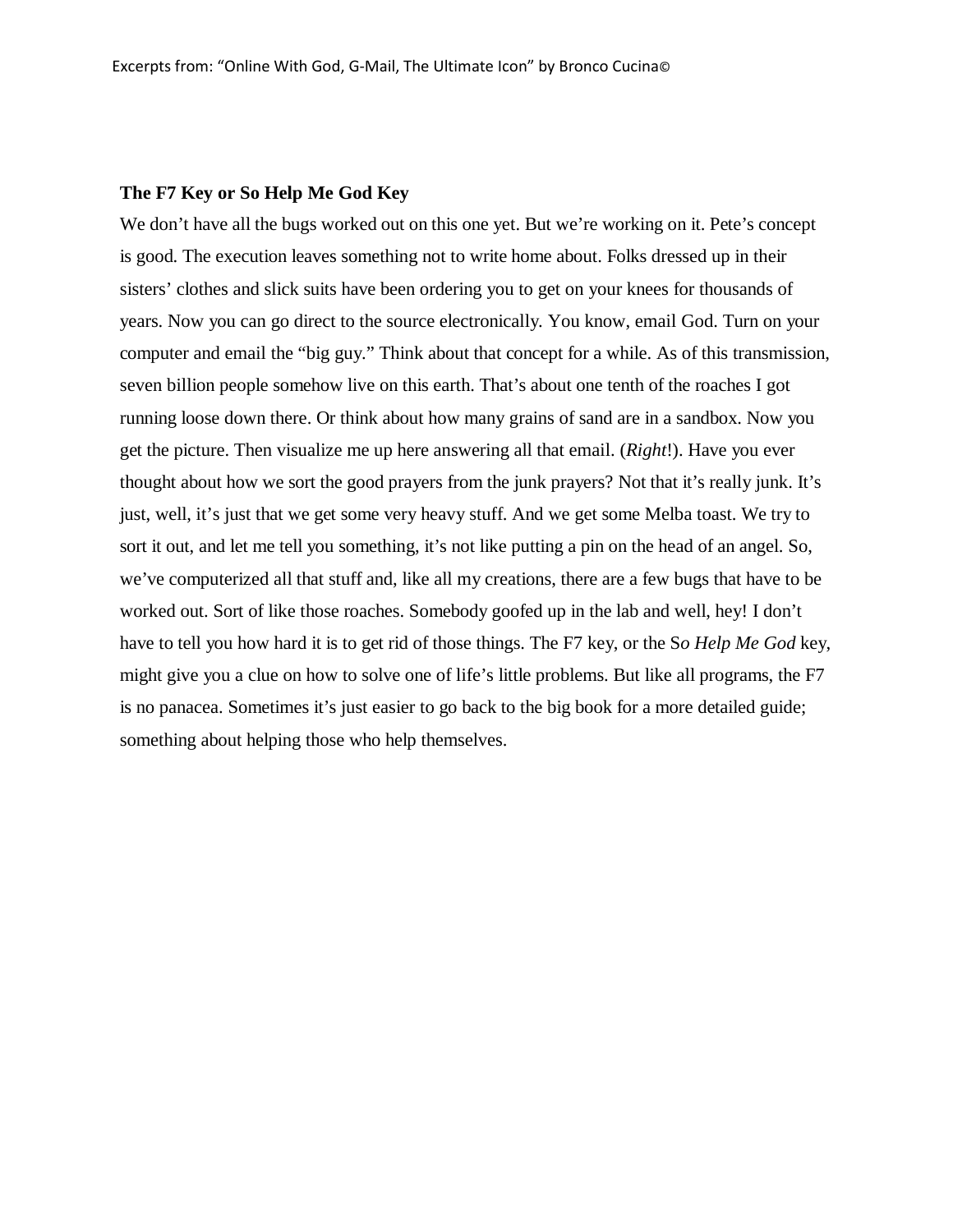Memo To: **Albert Earle**  From: God Re: Drain Pipe Prayer at 7:30 Mass cc: R. Rooter M. Plumber Your recent prayer at the 7:30 mass was forwarded to me by Saint Pipetus. I can appreciate your concern. A backed-up sewer line is no laughing matter. Unfortunately, I have a few things to attend to at the moment, like 14 million people starving in Africa. Please try to settle on earth. Seriously.

**Contents**